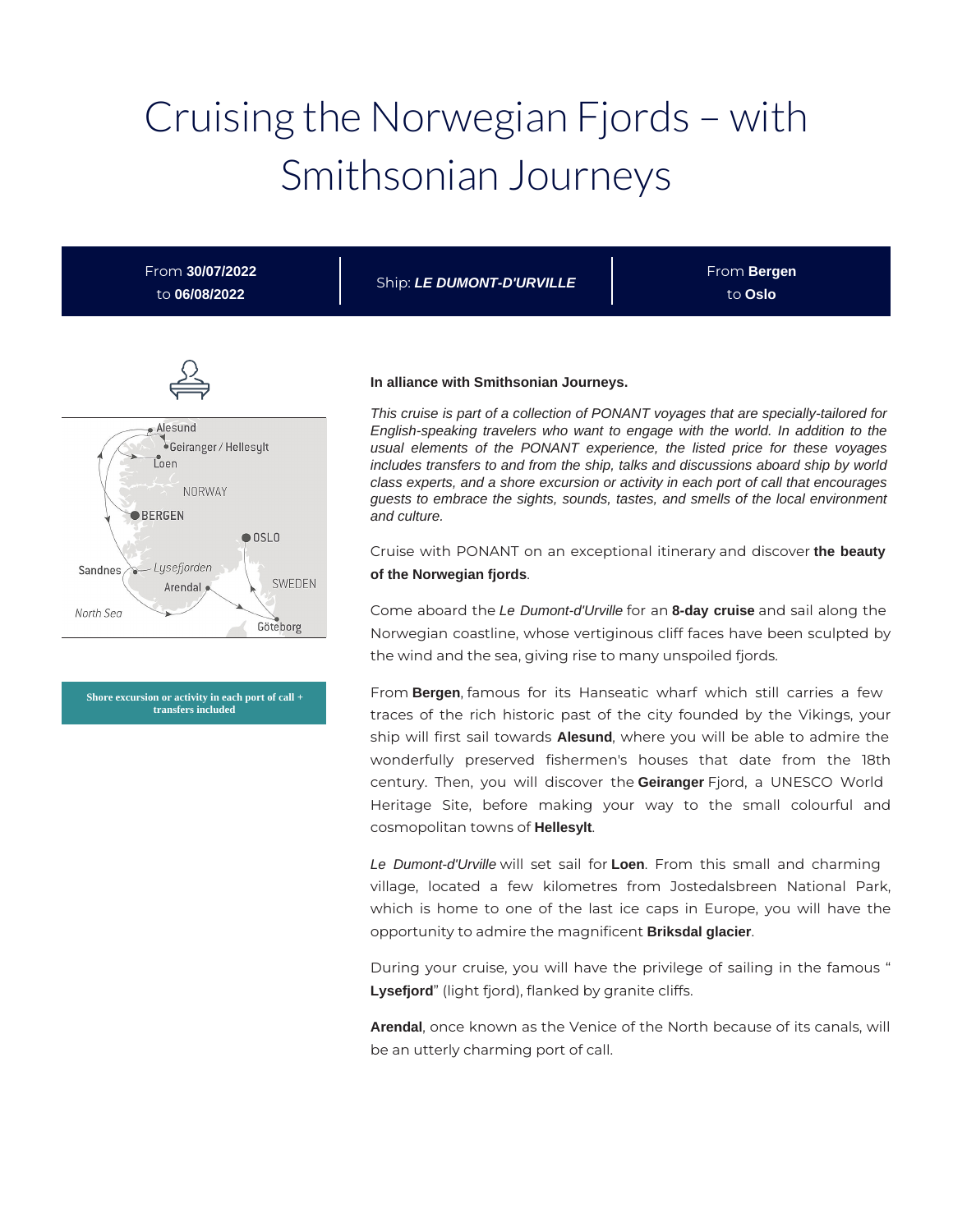On the final leg of your trip you will call at **Gothenburg**, in Sweden. Your cruise will end in **Oslo**, the Norwegian capital, a city with a unique energy.



The information in this document is valid as of 06/07/2022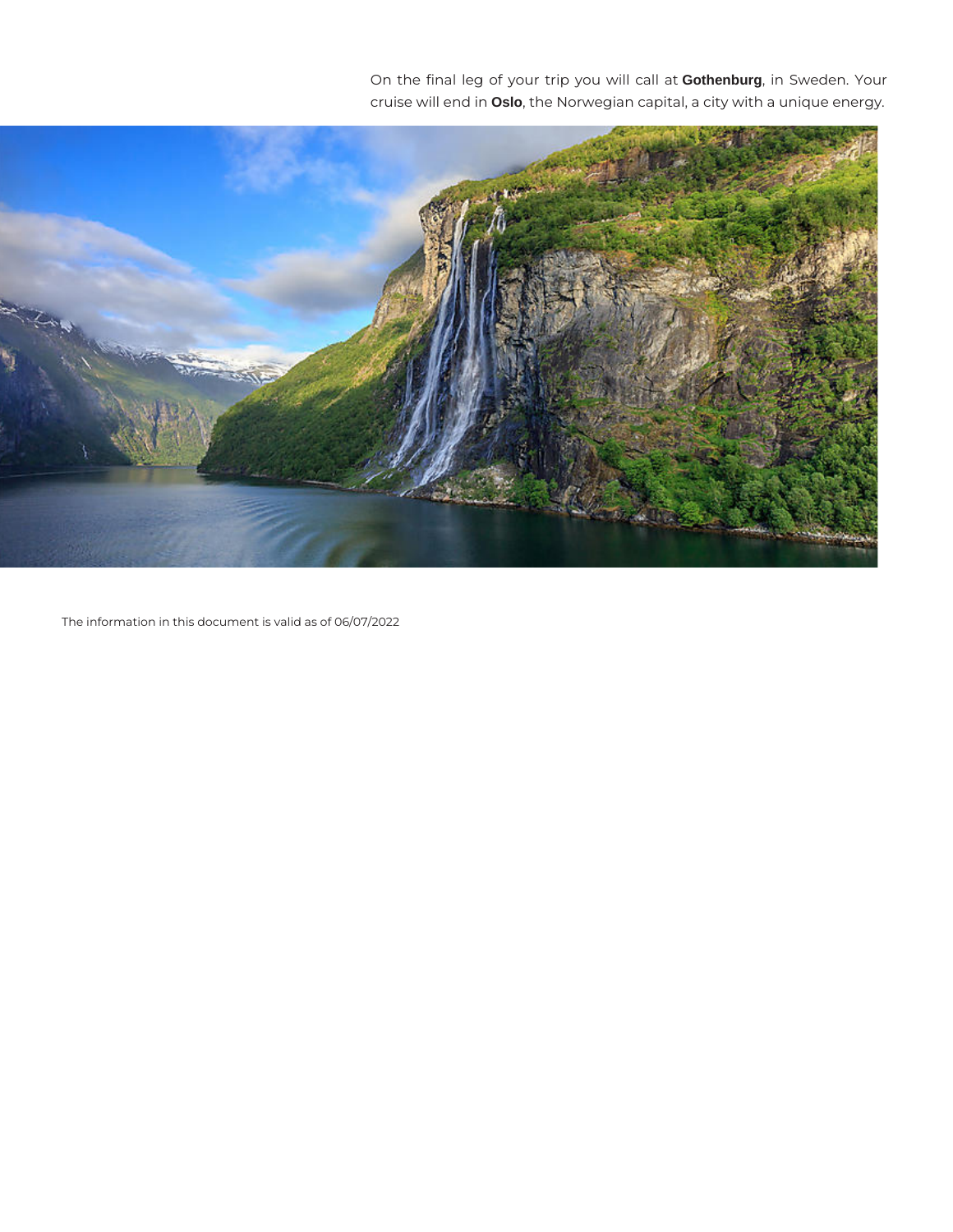## Cruising the Norwegian Fjords – with Smithsonian Journeys **YOUR STOPOVERS :**

#### **BERGEN**

Embarkation 30/07/2022 from 16:00 to 17:00 Departure 30/07/2022 at 19:30

Located at the end of **Byfjord**, **Bergen** was the capital of Norway in the 12th and 13th Centuries and has preserved some very beautiful monuments from the time when it was home to royalty. Wandering through Bergen's streets means going back in time, in search of the hidden treasures that have been listed as **World Heritage Sites by UNESCO**. A veritable openair museum, Bergen is home to a thriving artistic community of painters, potters, jewellers. The Bergen cable car offers you a splendid panorama over the port and the surrounding fjords. Do not miss the visit to the old quarter with its narrow streets, a testimony of the power of the hanseatic League that controlled trade in Northern Europe at the end of the Middle Ages.

#### **ALESUND**

Arrival 31/07/2022 midday Departure 31/07/2022 early evening

Surrounded by a multitude of islands, fjords and majestic mountains, the town of **Ålesund** surprises many visitors. In fact, it is internationally renowned for its **Art nouveau architecture**. After the terrible fire of 1904 which reduced a large part of the town to ashes, Norwegian architects inspired by the Art nouveau style contributed to its reconstruction, with a very picturesque result. Not far from Ålesund, you will also discover **Giske**, the native island of Rollon, the great Viking leader who commanded the Norse expeditions to Normandy, or the beautiful island of Godoy and the village of Alnes, which offers a grandiose panorama over the Atlantic Ocean and the surrounding islands.

#### **GEIRANGER**

Arrival 01/08/2022 early morning Departure 01/08/2022 midday

A must-see stopover in Norway, located halfway between Bergen and Trondheim, **Geiranger** offers the stunning beauty of a natural decor, listed as a UNESCO World Heritage site. The splendour of the sheer cliffs, dark rock and crystalline water are the stars of the show here. The sides of the fjord offer many possibilities for hiking: the **Eagle's Road** takes you up to a steep stretch offering a gorgeous panoramic view. A visit to **Geiranger** village will immerse you in the rhythm of life in the little local community.

#### **HELLESYLT**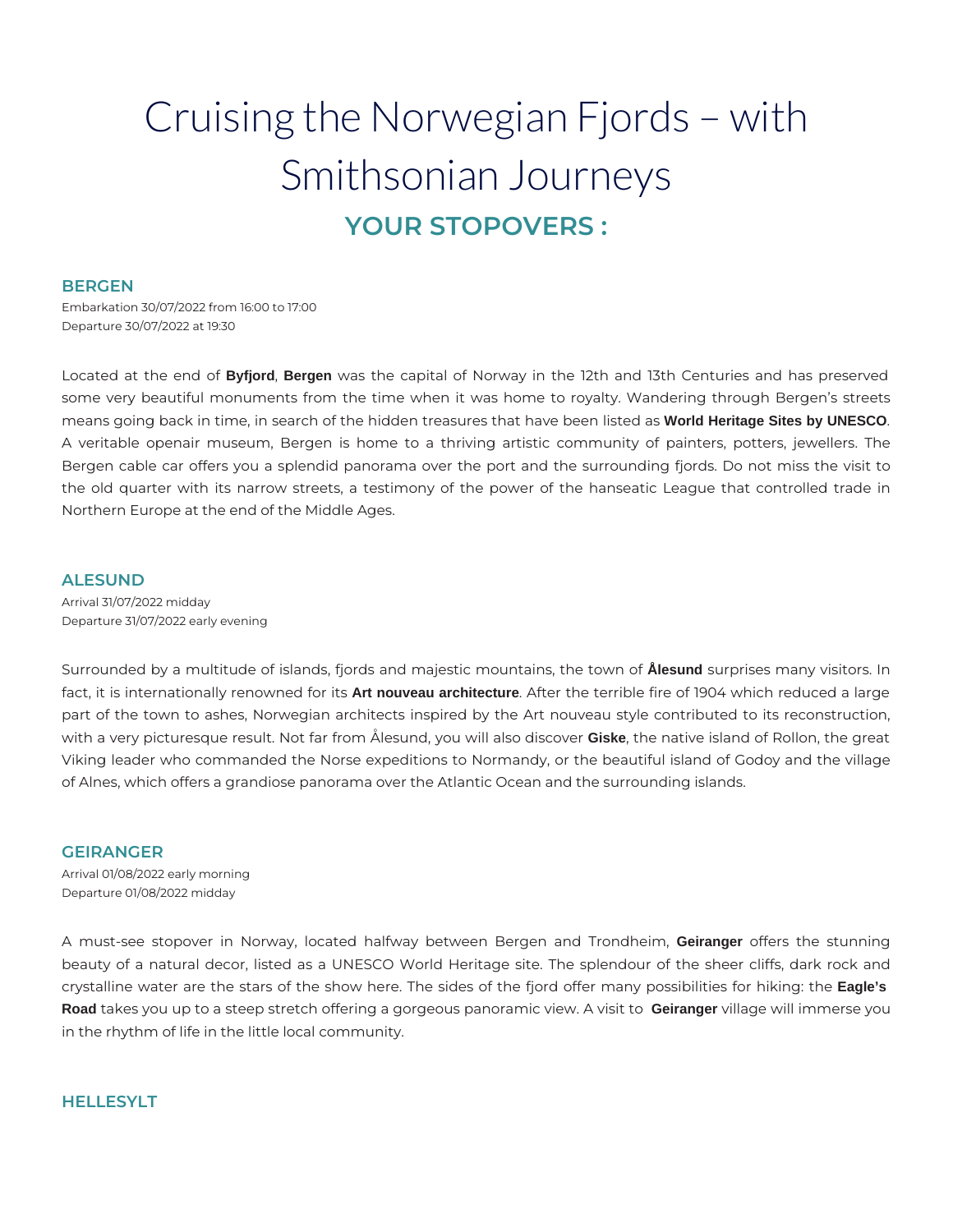Arrival 01/08/2022 early afternoon Departure 01/08/2022 late afternoon

**Hellesylt** is a small village located 20 kilometres from the Geiranger site. Here, you'll get a taste of a traditional Norwegian village. Colourful houses, wooden walkways, rustic stalls where you can have a refreshment before heading off to discover more of the local colour. The surroundings are **simply magnificent** with cliffs, mountains and lakes with peaceful waters. The village is crossed by a river whose charming cascade tumbles into the fjord waters.

#### **LOEN**

Arrival 02/08/2022 early morning Departure 02/08/2022 midday

At the innermost reaches of the storied **Nordfjord**, the small village of **Loen** lies below the great **Jostedal Glacier**, the largest ice cap in continental Europe. More than a century ago, European cruise ships started to call here for guests to visit the stunning mountains and valleys of the fjordland by horse-drawn carriage. Today, the **Loen Skylift** provides modern access to the panorama of the fjord landscape by ferrying guests to the top of Mount Hoven – 1011 meters above sea level – via cable car in only five minutes. Just inland lies beautiful **Lake Lovatnet**, renowned for its turquoise waters that are fed by melt water from the surrounding glaciers.

#### **SANDNES**

Arrival 03/08/2022 early morning Departure 03/08/2022 midday

In the south-west of Norway, nestling at the head of the **Gands Fjord**, **Sandnes** lies surrounded by nature. Known as the "pottery town" of Norway due to its significant ceramics industry resulting from the presence of readily-available clay in the region, Sandnes offers a combination of plains and peaks.

#### **SAILING IN LYSEFJORDEN**

Arrival 03/08/2022 mid afternoon Departure 03/08/2022 mid afternoon

You will sail into the heart of one of Norway's most breathtaking fjords, its marvellous décor dominated by pristine nature, between vertiginous granite cliffs, crystal-clear waters and luxuriant vegetation. Very close to Stavanger, the quiet waters of **Lysefjorden** stretch out over around forty kilometres, beneath impressive rocks. Admire the worldfamous site of **Preikestolen** (Pulpit Rock), a majestic cliff in the shape of a pulpit that rises to more than 600 metres above the waters. A bit further on, **Flørli**, from the top of its 4,444 steps, is the world's longest wooden stairway, whereas the Kjerag, with its mythical boulder wedged between two rock faces, provides an unusual and unforgettable spectacle.

**ARENDAL**  Arrival 04/08/2022 midday Departure 04/08/2022 early evening